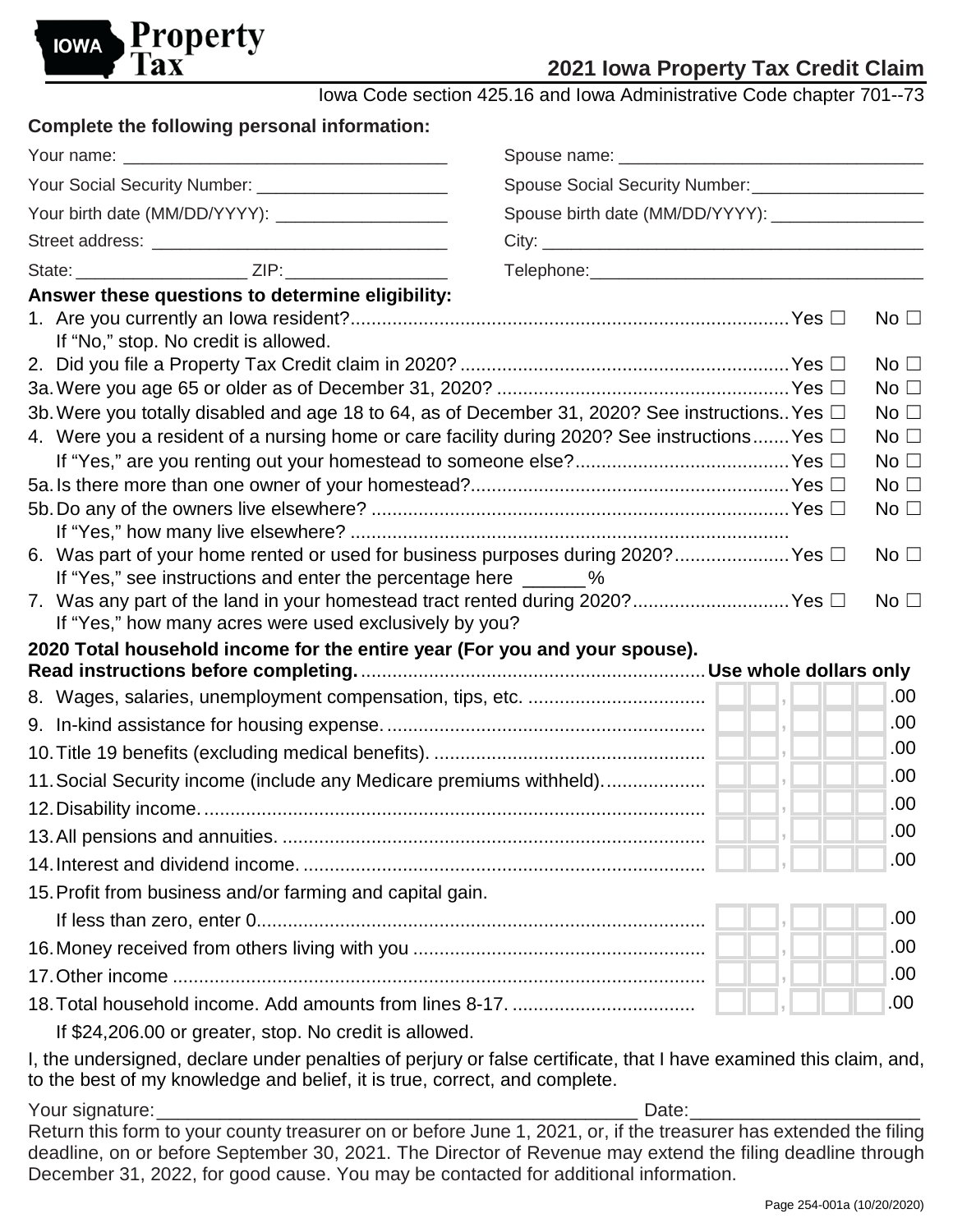| Treasurer's office will complete this side of form when taxes are ready.<br><b>OFFICE USE ONLY</b>                                                                                                         |    |      |
|------------------------------------------------------------------------------------------------------------------------------------------------------------------------------------------------------------|----|------|
| <b>Schedule for Rented Homestead Tracts</b>                                                                                                                                                                |    |      |
| Taxable valuation information for the schedule below may be obtained from city or county assessor's office.                                                                                                |    |      |
|                                                                                                                                                                                                            |    |      |
| B. Number of acres in homestead tract used exclusively by claimant as reported on                                                                                                                          |    |      |
| C. Taxable value as of January 1, 2020, of land in homestead used exclusively by                                                                                                                           |    |      |
|                                                                                                                                                                                                            |    |      |
| D. Taxable value as of January 1, 2020, of homestead buildings used exclusively by                                                                                                                         |    |      |
|                                                                                                                                                                                                            |    |      |
|                                                                                                                                                                                                            |    |      |
|                                                                                                                                                                                                            |    |      |
|                                                                                                                                                                                                            |    |      |
| H. Enter any Agricultural Land Tax Credit and/or Family Farm Tax Credit received on                                                                                                                        |    |      |
|                                                                                                                                                                                                            |    |      |
| I. Subtract line H from line G. Enter the amount here. This amount cannot exceed                                                                                                                           |    |      |
|                                                                                                                                                                                                            |    |      |
| <b>Credit Computation</b>                                                                                                                                                                                  |    |      |
| J. Gross property tax due (include Homestead Credit) during the fiscal year 2021-2022.                                                                                                                     |    |      |
|                                                                                                                                                                                                            | JЛ | .00. |
|                                                                                                                                                                                                            |    | .00  |
| L. Property tax base: If you have an amount on line I, add it to line K. (See instructions.)                                                                                                               |    |      |
| If no amount on line I, add lines J and K.                                                                                                                                                                 |    | .00  |
|                                                                                                                                                                                                            |    | %    |
| M. Percent of property tax base used in computing credit, from the schedule below<br>If total household income from line 18, page 1 is:<br>12,469.99, enter 100%<br>\$<br>0.00<br>$\overline{\phantom{m}}$ |    |      |
| $12,470.00 -$<br>13,936.99, enter 85%                                                                                                                                                                      |    |      |
| 15,403.99, enter 70%<br>$13,937.00 -$<br>$15,404.00 -$<br>18,337.99, enter 50%                                                                                                                             |    |      |
| $18,338.00 -$<br>21,271.99, enter 35%                                                                                                                                                                      |    |      |
| 24,205.99, enter 25%<br>$21,272.00 -$<br>24,206.00 or greater, no credit is allowed.                                                                                                                       |    |      |
|                                                                                                                                                                                                            |    | .00  |
| Homestead Credit applicable to taxes payable in fiscal year 2021-2022.<br>O.                                                                                                                               |    | .00  |
|                                                                                                                                                                                                            |    | .00  |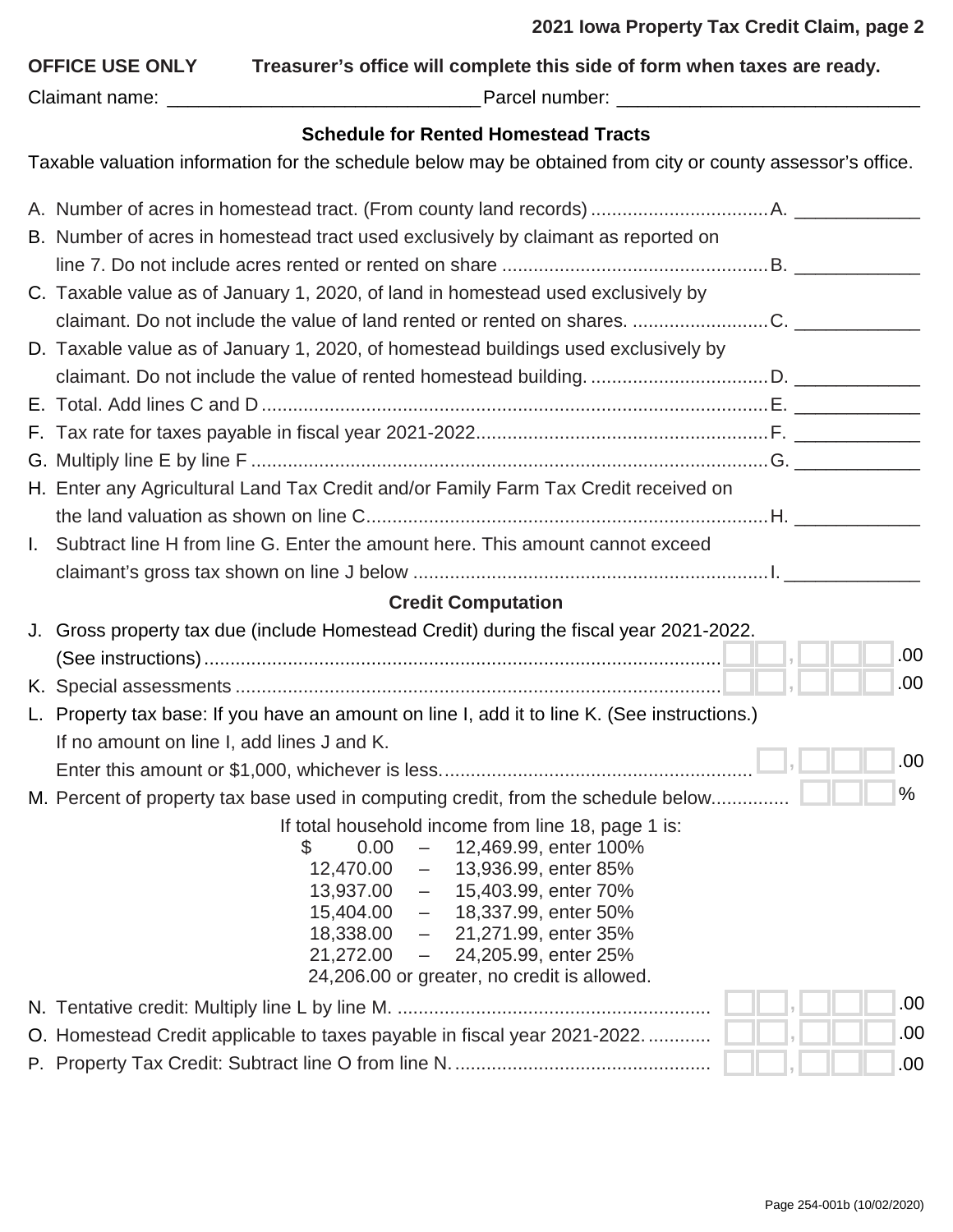## **2021 Iowa Property Tax Credit Claim Instructions**

#### **Who is eligible?**

- Iowa residents.
- Total household income less than \$24,206.00
- One of the following applies:
	- o Age 65 or older by December 31, 2020.
	- o Totally disabled and age 18 or older by December 31, 2020.

A claim for property tax credit may be filed on behalf of a deceased person by the person's spouse, attorney, guardian, or estate executor or administrator. To be eligible the deceased person must have been an Iowa resident at the time of death. If two or more persons occupying a home qualify for a credit, each person may file a claim based on each person's income and each person's share of property tax due. Married couples are considered one household, may file only one claim, and must combine their incomes.

#### **Mobile/Manufactured/Modular Homes**

A claim for property tax credit may be filed if your mobile, manufactured, or modular home was assessed as real estate. If your mobile, manufactured, or modular home was not assessed as real estate, you may claim a credit on the property taxes due on the land where the home is located, if you own the land.

If your home is subject to the annual tax based on square footage, you may be eligible for a reduced square footage tax. Your county treasurer has the details on the Mobile/Manufactured/Modular Home Reduced Tax Rate Program.

#### **Due date**

This claim must be filed with your county treasurer on or before June 1, 2021. The treasurer may extend the filing deadline to September 30, 2021. The Director of Revenue may extend the filing deadline through December 31, 2022, for good cause.

#### **Additional information**

The location of your county treasurer can be found at the Iowa Treasurers website: [iowatreasurers.org.](https://www.iowatreasurers.org/)

For information about your Social Security benefits, go to the Social Security Administration website: [ssa.gov/myaccount.](https://www.ssa.gov/myaccount/)

#### **Claimant instructions**

Line 3b: "Totally disabled" means:

- You are unable to engage in any substantial gainful employment;
- The unemployment is due to a physical or mental impairment that is:
	- o Medically determined; and
	- o Expected to last 12 months or longer or result in death.

Current proof of disability must be included with your claim. This must be:

- A current statement from the Veteran's Administration that in 2020 you were receiving a disability benefit due to 100% disability, or
- A copy of the current Social Security Administration document stating the date the disability began, or
- A written statement from your doctor noting the beginning date of disability and whether the disability is permanent or temporary.

### **Claims without proper documentation will be denied. Proof of disability is not required if you were age 65 or older as of December 31, 2020.**

**Line 4:** Mark "Yes" if you are a resident of a nursing home or care facility. If not, mark "No." If you are living in a nursing home or care facility, you are eligible for the property tax credit on your homestead if it is not being rented to someone else. If it is being rented, you are not eligible to file a property tax credit claim, but you may be able to file a rent reimbursement claim based upon the rent payment you made to the nursing home.

**Line 6:** Mark "Yes" if part of your home was rented or used for business purposes during 2020. If not, mark "No." If you marked "Yes," you are entitled to a credit of property tax due on only that portion of the home utilized as the dwelling place by you and your spouse.

If you answered "Yes", on line 6, calculate the percentage of property tax that is allowable for a credit by determining the square footage of the home that is utilized as the personal dwelling, in proportion to the square footage of the entire home. Enter this percentage in the space provided below line 6.

For example: if the square footage for personal use is 750, and the total square footage is 1,000, the percentage is 75% (750 divided by 1,000 equals 75 percent).